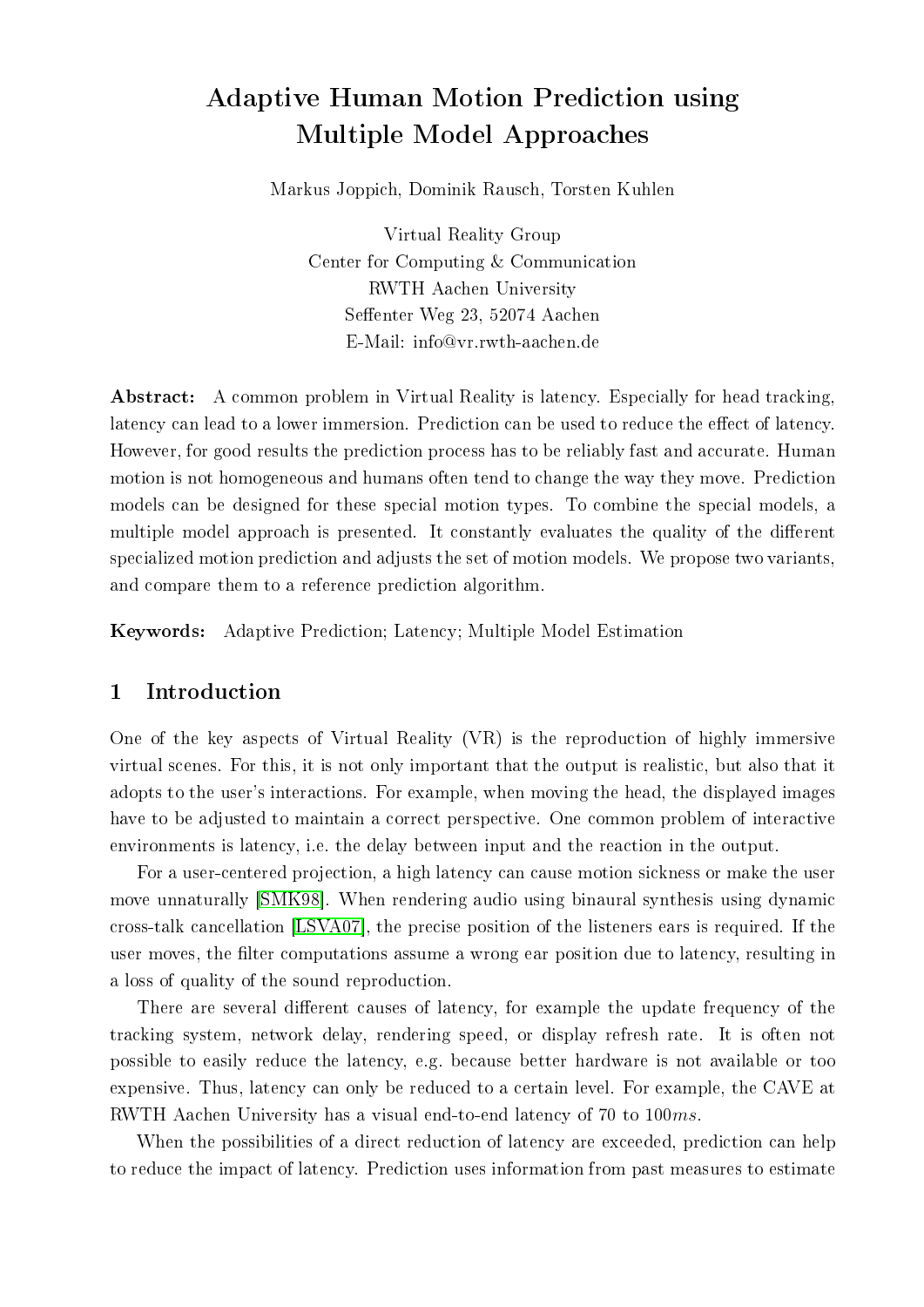

Figure 1: Layout of the virtual scene (left) and a recorded head trajectory(right).

<span id="page-1-0"></span>a future state. These future states can then, for example, be used to render images or sound based on the expected head position. However, especially for long prediction times, the prediction results may be inexact, possibly causing even larger deviations or sudden jumps (jitter). Thus, it is important to find reliable and accurate prediction methods and models.

Several methods for predicting human motion in VR have been proposed. Many of these strive for an abstract model that can predict just about any motion. However, when moving around a virtual scene, e.g. as in figure [1,](#page-1-0) humans typically perform different actions. These can often be categorized as a set of different *motions types*, e.g. walking straight ahead, looking around, or kneeling down. For these specific motion types, optimized prediction models outperforming general approaches might be found. However, since humans tend to change their motion over time, the prediction has to be adaptive by adjusting tracking parameters or switching motion models.

In this paper, we will present methods for multiple model adaptive estimation for optical head-tracking in VR. For this, we will present specialized position prediction models for different movement types using Kalman Filters. These are combined into two different multiple model prediction methods. The remainder of this paper is structured as follows. We will first discuss related work in section [2,](#page-1-1) followed by a description of basic prediction methods in section [2.1.](#page-2-0) The specialized motion models and the multiple model approaches are presented in section [3.](#page-3-0) Section [4](#page-7-0) will present results of the proposed methods compared to a reference adaptive Double Exponential Smoothing (aDES) implementation, followed by a conclusion and outlook (section [5\)](#page-9-0).

# <span id="page-1-1"></span>2 Related Work

Work on prediction algorithms, also in the context of VR, already has a long history. Especially because of head-mounted displays, a lot of work focusses on prediction of head orientation using inert sensors [\[vRM05\]](#page-11-2).

Probably the most common method for prediction is the Kalman Filter [\[Kal60\]](#page-11-3), which has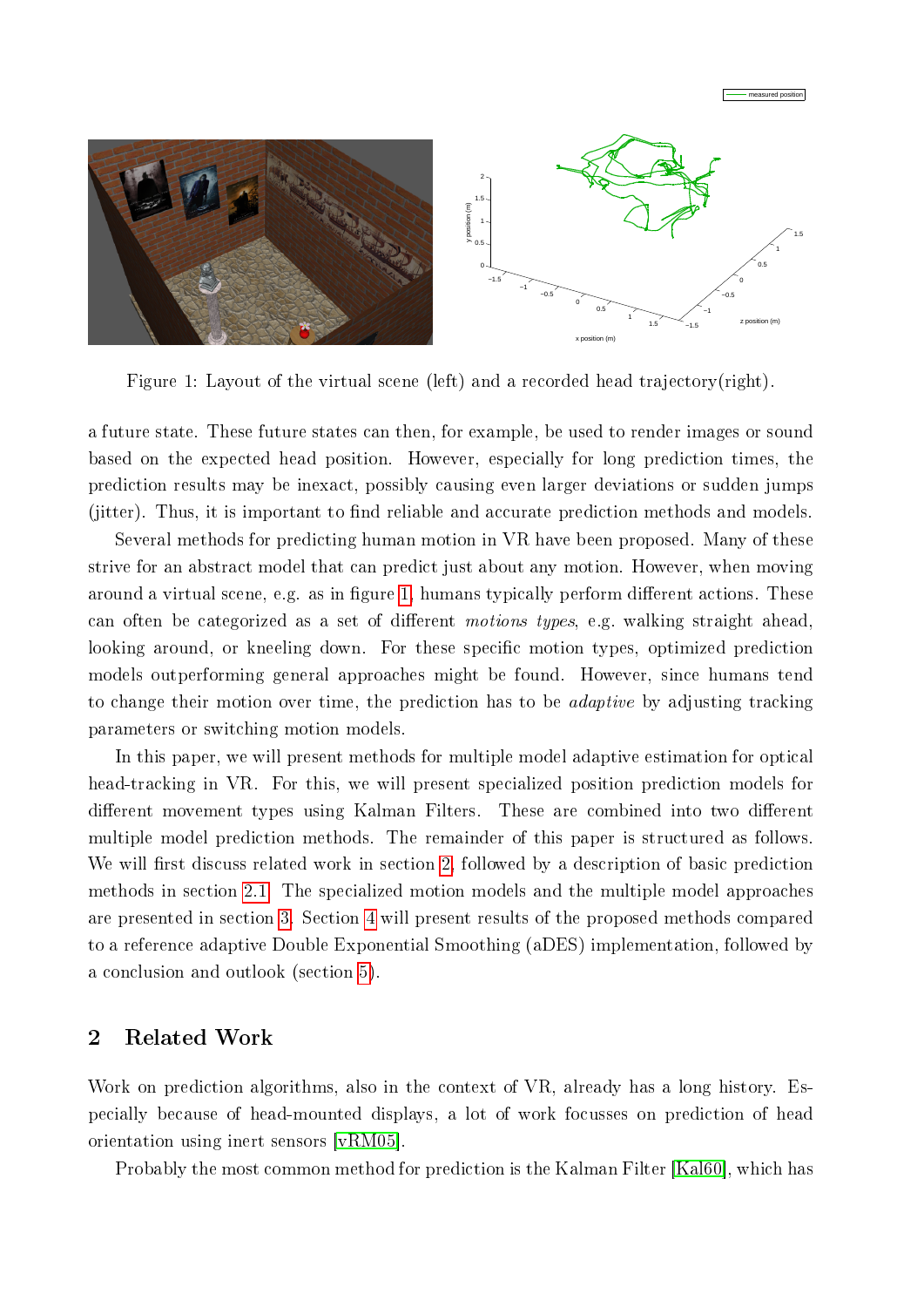been used for several applications in VR (see [\[Wel09\]](#page-11-4) for a history). Other approaches make use of Particle Filters [\[ADMR03\]](#page-10-0). Another popular class of methods use Double Exponential Smoothing (DES), as e.g. presented in [\[LaV03\]](#page-11-5). This algorithm is simple compared to Kalman Filters (KFs), and thus can be computed a lot faster, but still provides high accuracy. Due to its simplicity and computational efficiency, DES gained attention, e.g. for jitter reduction [\[CK13\]](#page-10-1) or locomotion prediction [\[NK13\]](#page-11-6).

Several prediction algorithms for orientation have been systematically evaluated [\[vRM05\]](#page-11-2). The results show that the Extended KF, Unscented KF and Particle Filter based prediction methods all deliver a similar accuracy for orientation predictions of less than 80ms. Another work compares the use of quaternions vs. *delta-quaternions* for orientation prediction using a KF [\[HM09\]](#page-10-2). The authors conclude that delta-quaternions can enhance the prediction quality.

While general prediction is rather common in VR, adaptive prediction approaches are less frequent. An adaptive variant of the DES has been proposed [\[Ass09\]](#page-10-3), which dynamically adjusts the parameters of the prediction to match the current motion. Alternatively, one can use several different specialized models and adaptively choose the best (or a combination of the best) by a method called a Multiple Models Adaptive Estimator (MMAE) [\[KM97\]](#page-11-7). Chai et al. [\[CHVN99\]](#page-10-4) have presented an implementation of an adaptive estimator, which performs slightly better than the best non-adaptive estimator, but at higher computational costs. It is stressed that for a general system with no a-priori information it is not possible to know the best-matching non-adaptive model in advance.

The main challenge when using MMAE for prediction of human motion is the determination and combination of suitable specialized models. In this paper, two approaches to solve this problem will be presented.

#### <span id="page-2-0"></span>2.1 Basic Prediction Techniques

This section briefly introduces prediction concepts using non-adaptive prediction methods. While a Double Exponential Smoothing (DES) implementation is used as reference, Kalman Filters (KFs) will be used to model specific motion models in section [3.](#page-3-0)

Exponential Smoothing Exponential smoothing algorithms have been developed primarily to smooth noisy data series. They are also a viable prediction method, especially in economic forecasts [\[Gar85\]](#page-10-5). Double Exponential Smoothing (DES) is a further improved exponential smoothing scheme and is proposed as an alternative to Kalman Filtering [\[LaV03\]](#page-11-5). In contrast to single exponential smoothing it models two separate trends: a current and a general one.

The performance of the DES depends on a good choice of the smoothing factor. While this factor is often kept constant, it can also be adapted interactively [\[Ass09\]](#page-10-3).

This adaptive algorithm will be used as reference implementation with which we will compare our results.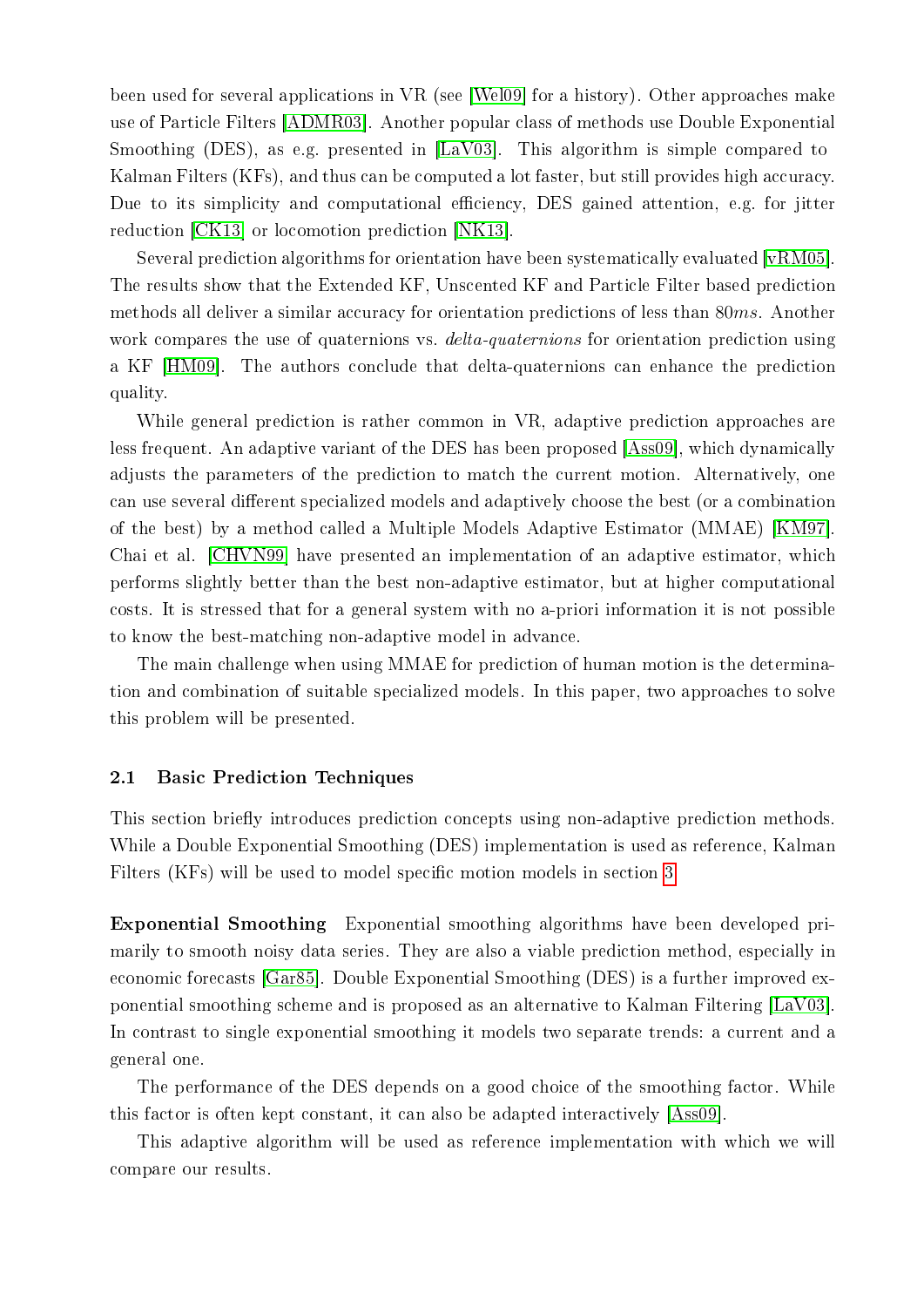**Kalman Filter** In this section, we will briefly explain the fundamentals of Kalman Filters. For a more detailed discussion, see [\[BH12\]](#page-10-6).

The KF is a filtering technique used to calculate estimates of unknown variables based on a series of observed measures. For each measure, a prediction step and a correction step are performed. The calculated estimate often tends to be more accurate than a single observation, as noise is filtered out. A main assumption for KFs is that there is an underlying linear dynamics model and all error terms and measurements have a Gaussian distribution. Thus KFs are often used to filter noise from observations. Human motion has been found to be well linearizable, and thus KFs can be applied for prediction of human motion [\[KB06\]](#page-11-8). The Kalman Filter assumes a random process which can be estimated at discrete timesteps as  $x_{k+1} = \phi_k^{k+1}$  $k^{k+1} \cdot x_k + w_k$ , where  $x_i$  is the state vector at time-step  $i, \phi_k^{k+1}$  $\frac{k+1}{k}$  is the state transition matrix transforming the state  $x_k$  into  $x_{k+1}$ , and  $w_k$  is the process noise covariance. The random process can be observed at discrete points in time by  $z_k = H_k \cdot x_k + v_k$  where  $H_k$  denotes the measurement correction matrix and  $v_k$  is the measurement noise covariance.  $\phi_k^{k+1}$  $k_{k}^{k+1}$ ,  $H_k$ ,  $w_k$  and  $v_k$  must be given and can be determined from the dynamics model and from experiments.

In the first step from k to  $k+1$  the a posteriori state  $x_k^+$  $\frac{1}{k}$  at time  $t_k$  is transformed into the *a priori* state  $x_{k+1}^-$ . The second step is the correction step which corrects the *a priori* state at time k using the measurement from time k. In the prediction step from k to  $k + 1$ the a priori state  $x_{k+1}^-$  is calculated under the assumption of a noise-free dynamics model:  $x_k^- = \Phi_{k-1}^k \cdot x_k^ \bar{k}_{t-1}$ . The correction step calculates the *a posteriori* state from the a priori state using the most recent observation.

For further prediction, the N-step prediction technique can be used. The state transition matrix  $\Phi_k^{k+N}$  $\frac{k+N}{k}$  is specific for each model. The predicted state vector is determined by  $x^{-} (k + N \mid k) = \Phi_k^{k+N} \cdot x (k \mid k).$ 

## <span id="page-3-0"></span>3 Prediction Methods

This section will first introduce specific motion models for human motion. These will then be combined to form multiple model approaches. Many parameters of the presented models and the covariance matrices of the Kalman filters depend on the tracking system as well as other system-specific properties (e.g. limited walking speed in a CAVE). They cannot necessarily be applied to predictive tracking with a different environment and hardware. Thus, we will omit specific values, and only present the general approach of the models and the estimators. The presented models are designed for single axis position prediction. For further implementation details, see [\[Jop12\]](#page-11-9).

#### <span id="page-3-1"></span>3.1 Dynamics Models and Kalman Filter Parameters

The KF requires a dynamics model which should be chosen according to the desired state transition. For performance reasons, the state vector should be kept small. A position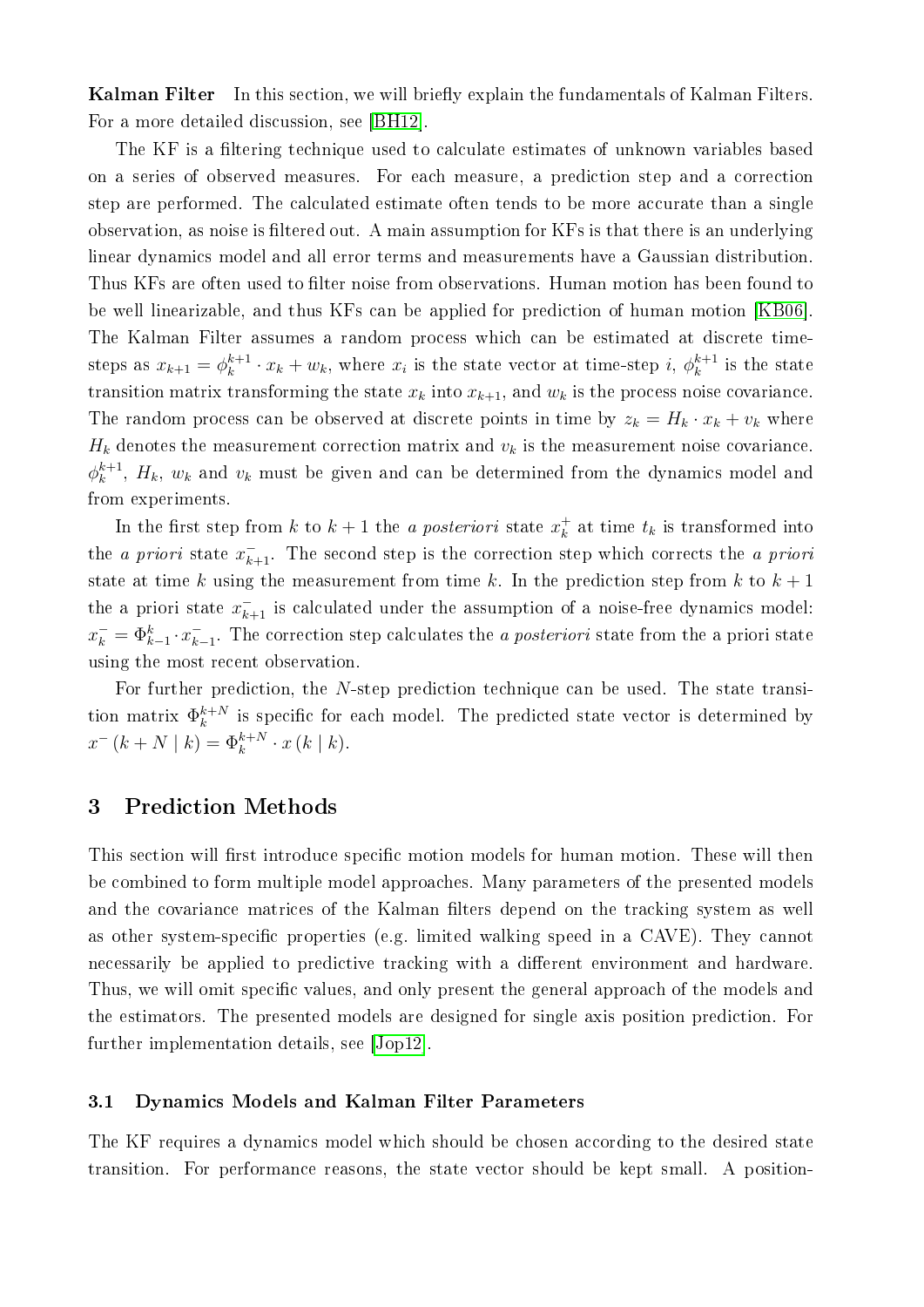velocity-acceleration dynamics model has been chosen [\[KB06\]](#page-11-8). We recorded example trajectories from users exploring a virtual scene (see section [4\)](#page-7-0), and evaluated these to determine different types of motions and to design individual, specialized motion models. The more important models that have been developed are: KF-based motion models for fast, slow and robust linear motion, parabolic motion, constant position, constant velocity change and exponential and linear change-to-velocity motion have been developed. Here, we will only describe the linear and the exponential change motion models, since these proved to be versatile and most suited for the multiple model estimation approach.

For multiple model approaches, all models receive the same input tracking states. While KFs inherently smooth the input, this is not always sufficient because velocity and acceleration have to be calculated numerically from the input positions, pronouncing errors. Thus, we decided to use additional smoothing in the form of a Kalman Smoother [\[SVL07\]](#page-11-10).

Linear Motion Model Linear motion models describe a movement process during which velocity stays almost constant. It has been observed that a subdivision into fast and slow linear motion provides better results than just using a single class. Observations have shown that when moving quickly, the normal linear motion model slightly underestimates the actual position. Similarly, for slow linear movement it predicts a position that is too far ahead. Thus, the slow and fast motion models correct for these over- and underestimation by not using the actual measured velocity, but an adjusted one.

Exponential Change-to-Velocity Model Accelerating human motion would classically be modelled using a KF with a constant acceleration, which corresponds to the linear changeto-velocity motion model. However, using an acceleration derived from the input positions introduces a high jitter or requires strong smoothing that would introduce a delay. Additionally, our recordings showed that the acceleration does not stay linear during the process.

Thus, we propose the use of an *exponential change-to-velocity motion model*, which accelerates from one velocity to another in a given time. It exponentially interpolates between the initial velocity and a target velocity at each step. This model is *general but specific* because it can easily be adapted to specific cases by changing the parameters *target velocity* and target interval, i.e. the time after which the target velocity is reached. While this provides flexibility, it is important to choose the correct parameters to match the current motion model. This parameter determination will be performed by the MMAE.

#### 3.2 Adaptive Estimation Using Multiple Models

The previously presented motion prediction models have been designed for specific cases of human motion. While tracking a human's head, the type of motion will frequently change, e.g. when one accelerates, turns around, or shifts his torso to look around a stationary object. In these cases, it is important to select the correct motion model at the correct time, which is a difficult problem. For this, a Multiple Models Adaptive Estimator (MMAE) is used to select or combine the matching specific models out of all possible models. The multiple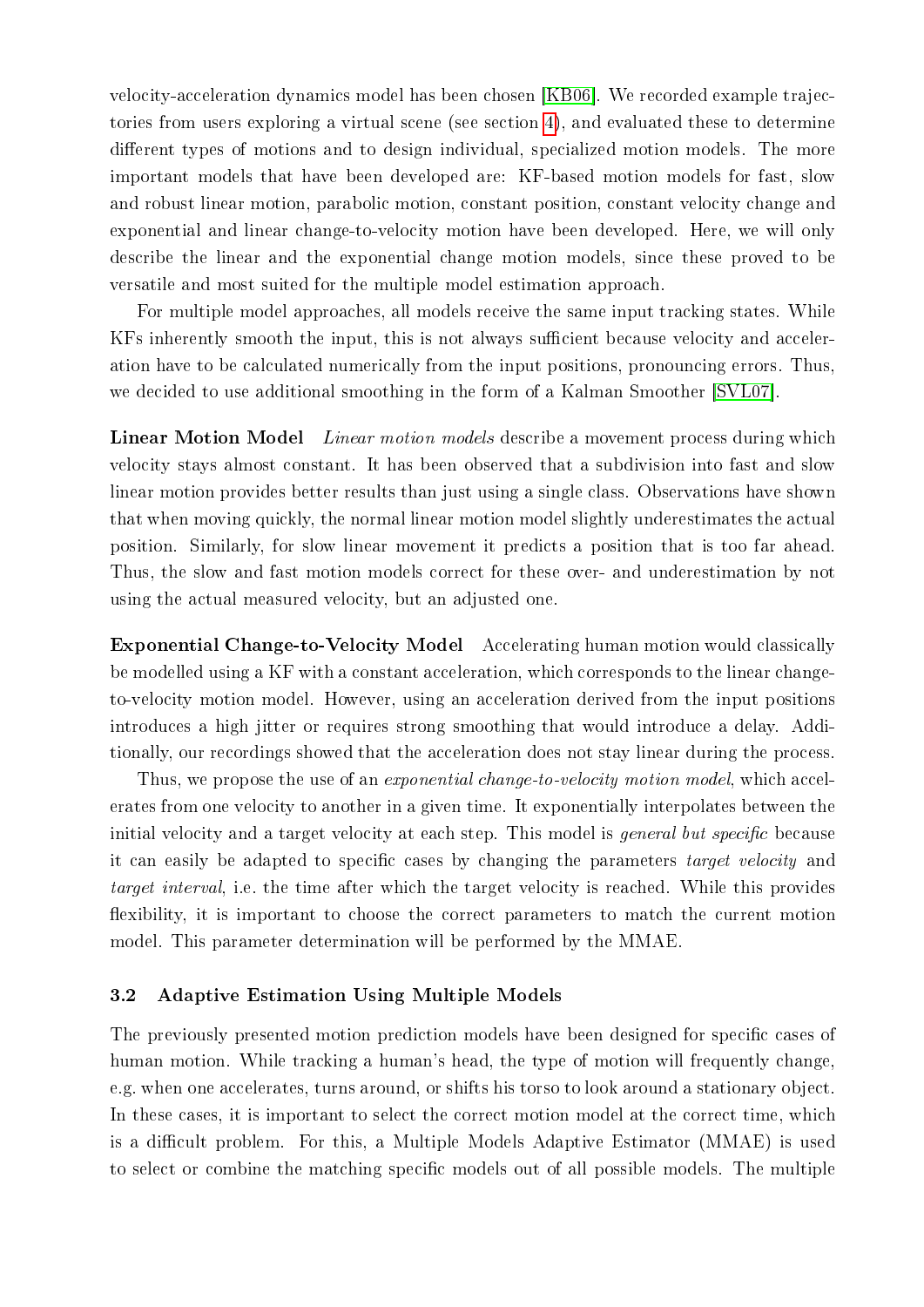model approach can use several instances of a given model (e.g. with different parameters). These instances are called filters.

The MMAE is based on the theoretic assumption that there is one true model and thus for each state a perfect estimate can be calculated [\[Mar06\]](#page-11-11). However, this approach is not feasible for interactive prediction because all possible filters and filter selection histories have to be examined. Instead, a more practical solution has been used by Chai et al. [\[CHVN99\]](#page-10-4). The selection process chooses one filter after every  $k$ -th frame, based on the filters' error over these  $k$  frames. This approach always uses the result of a single filter, thus discontinuities arise when a new filter is selected. Furthermore, the window length introduces a delay during which the estimator cannot react to changes.

In our case, several filters run simultaneously, and new filters are created or pruned at runtime. From these filters, we compute the predicted position as a weighted sum of each filter's result  $\hat{x}(t_{k+N} | t_k) = \sum$ F ilter i  $\omega_i(t_k) \cdot \hat{x}_i(t_{k+N}|t_k)$ , where  $\omega_i(t_k)$  is a normalized error criterion. Our tests showed that the most suitable criterion is the inverse absolute error of the most current measurement and the filter's corresponding prediction.

#### 3.2.1 Multiple Models Adaptive Estimator

In our approach, all filters contribute to the final prediction based on their current error. However, the measure of the current error only describes a momentarily error measure. Thus, a filter that coincidently yields a good match, but generally shows a wrong trend, would gain too much influence. While this can be mitigated by using a windowed error measure [\[CHVN99\]](#page-10-4), this introduces the already mentioned problems. Instead, we decided to use a two-level method. For combining models, the current error representing short-term changes is used. Additionally, filters are dynamically created and removed according to the general trend of the trajectory. This ensures that only filters matching the current trend, i.e. the medium-term development of the user's movement, are regarded for the weighted sum.

For this purpose, methods are required to determine which active filters should be pruned and which new filters should be created. To determine if a filter should be deleted, error thresholds are checked. If a filter shows a high error, or a medium error over multiple frames, it is removed from the active set. For pruning, this simple approach was sufficient, but for creating new filters, a more complex heuristic is required. New filters are created whenever the current error exceeds a low error threshold. While it would be possible to create new filters at each time-step, this would introduce a large number of very similar filters, and would also increase the computational complexity.

To create new filters, a set of filters and their parameters have to be determined based on the current trajectory. To achieve this, some filter parameters are determined based on the current movement, while others are sampled over a meaningful interval. For example, for the exponential change-to-velocity model, the target velocity is sampled around the current velocity. Three target intervals were found to be sufficient to cover most cases: 8, 12, and 18 frames (i.e. 133, 200, and 300ms). Filters are created for all models listed in section [3.1.](#page-3-1)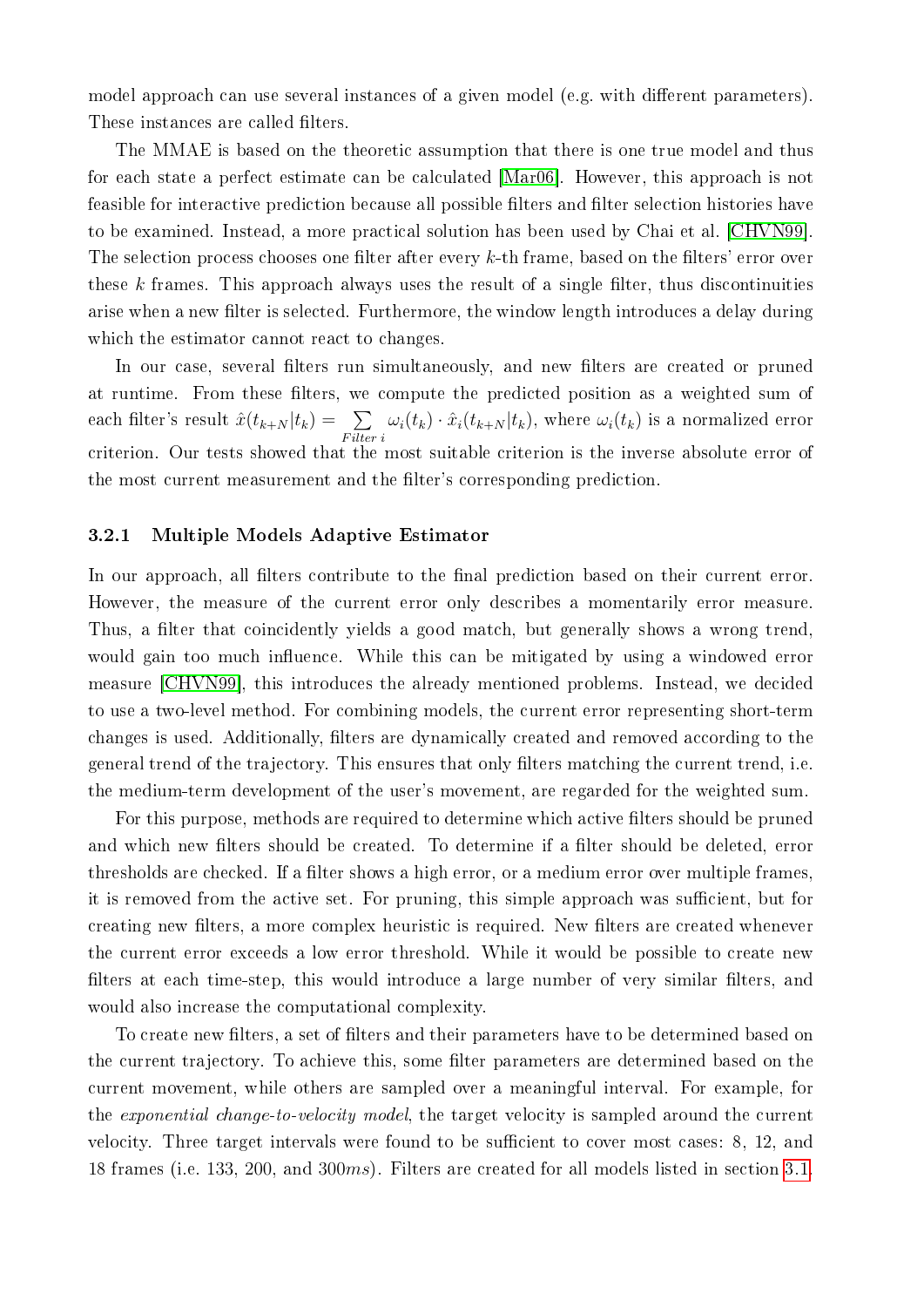Due to the large number of models and parameter combinations, a lot of filters are created which are valid at the current time-step, but do not match the general movement trend. To overcome this problem, all newly created filters are initialised for a point in the past (which has been chosen as 6 samples for a 4 samples prediction). Thus, the filters have a history allowing an immediate initialisation and evaluation at the current time to check their error. If a filter's prediction of these past measures diverges too much, it is immediately deleted. This reduces the number of actually used filters to a reasonable amount.

The error criteria used for pruning are not single thresholds, but always check for shortterm high thresholds and for medium-scale increases of the error above a lower threshold. The values of the threshold are adjustable and depend on the used hardware as well as the prediction interval.

By combining the dynamic control of the filter set and the weighted sum, it is possible to check both the short-term and the medium-term error. This achieves better results than using just a single option. To conclude, choosing a filter creation heuristic according to these criteria allows an adaptive position prediction using a multiple model approach. Nonmatching filters get pruned soon enough, and only filters matching the current situation are created.

#### 3.2.2 Dual Model Adaptive Estimator

From observations of the MMAE, we noticed that despite the dynamic creation and pruning of filters, it often reacted too promptly to small changes in motion. Thus often a curve is predicted, when the actual movement only showed a small deviation from the linear case. However, if one would react too late, the predictor could miss the start of the curve, and would then cause larger errors. Thus, it is difficult to trade the delay with which the MMAE reacts to changes against possibly induced errors.

Another observation is that most of the time, human motion is mostly linear, with only short periods of acceleration. Furthermore, in critical areas such as the apex of a turn, humans typically move rather slow, so that the error induced by latency is lower than for fast linear movement.

These observations motivated the design of the Dual Model Adaptive Estimator (DMAE), a multiple model approach with only two different filters: the fast and slow linear motion models. Depending on the current velocity either the fast or slow linear motion filter is chosen. This simplified filter selection and reduced filter count reduces the computational complexity. It is also easier to implement, and fewer parameters have to be matched to the hardware.

By using only the linear motion models, the dominant linear movement periods are well predicted, while in curved regions the apex is typically overshot, and small details are lost. Due to the mentioned observations, this trade-off seems reasonable.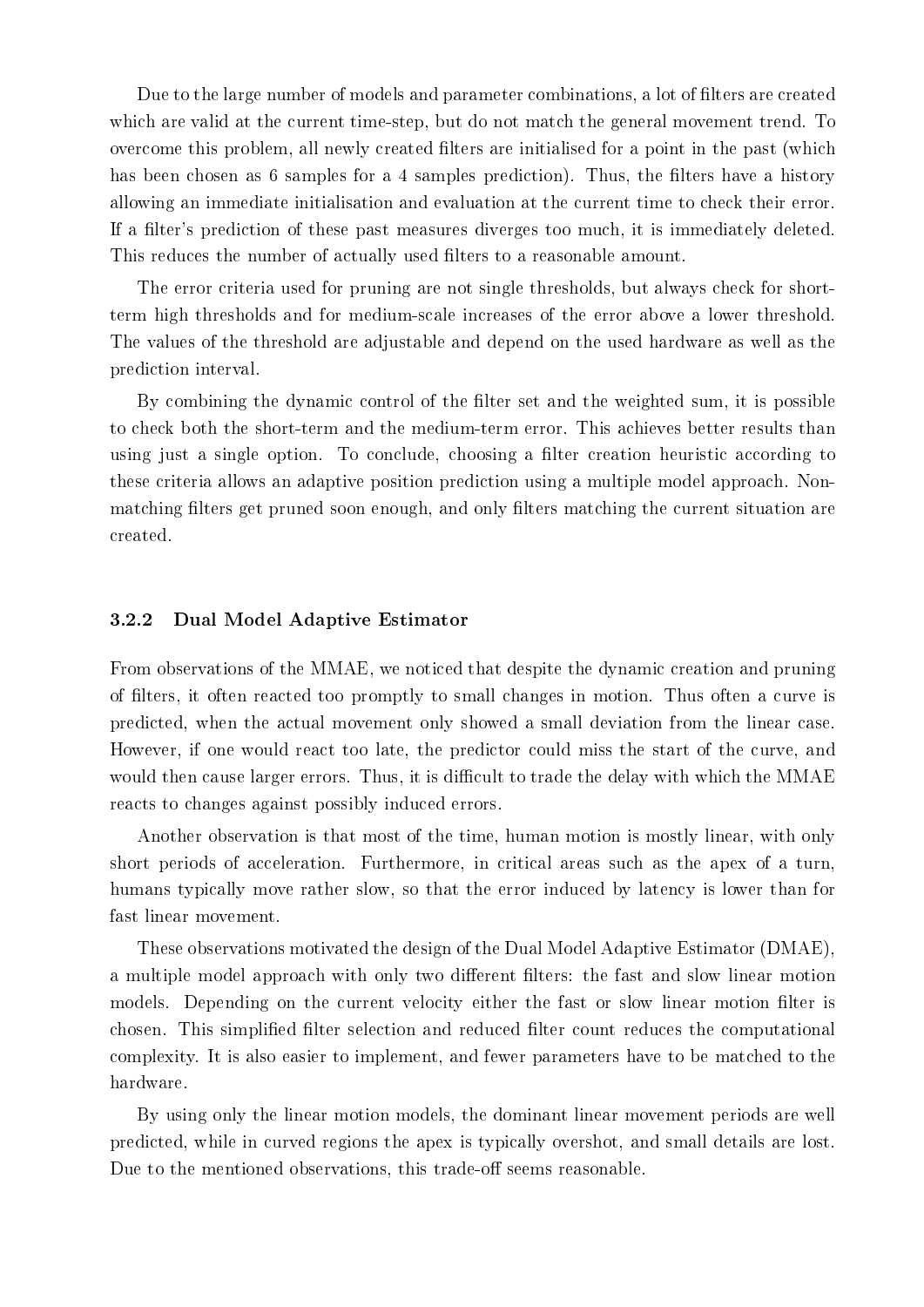# <span id="page-7-0"></span>4 Evaluation

To evaluate the methods presented in section [3,](#page-3-0) we performed tests on actual tracking of users exploring a virtual scene. For this, we used two main measures for the quality: Mean Absolute Error (MAE) and *jitter. Jitter* is measured as the sum of direction changes in velocity, normalized by the observed changes of velocity from measurements. A jitter value close to one expresses that the prediction does not suffer from more jitter than the original tracking signal. A measure larger than one indicates more fluctuations, while a measure smaller than one indicates a smoother  $-$  although not necessarily more accurate  $$ prediction. The error is compared to an error that would occur with no prediction. Here, the error is induced only by latency, which is assumed to be the prediction interval of four samples.

The scene and the position samples used as test input for the prediction are shown in figure [1.](#page-1-0) Tasks in this scene included looking at posters, moving around the room as well as taking a closer look at a statue. The tracking input is recorded at a rate of  $60Hz$  and the prediction interval is four frames, about 66.6ms, over a duration of approximately 170s.

The input signals for the x- and z-axis show similar characteristics. Rather long sections feature uniform motion only rarely disrupted by changes in motion. Sections of a constant position are seldom. The y-axis characteristics are slightly different. Large sections with near-constant height and minor head bobbing of less than  $5mm$  are interrupted by few stronger vertical movements, e.g. when bending down.

## 4.1 Specialised Motion Models

The trajectory section used to evaluate the specialised models are chosen from an appropriate linear section of the trajectory (see figure [2](#page-8-0) (left)). Table [1](#page-7-1) lists the results in comparison to the adaptive Double Exponential Smoothing (aDES) algorithm and no prediction. It can be seen that the aDES signicantly reduces the error, but increases jitter. The specialized model, as expected, shows the lowest error and also has a jitter below one, indicating a smoother signal.

| linear case      | $MAE$ [mm] | median [mm] | $0.9$ -quantile [mm] | jitter |
|------------------|------------|-------------|----------------------|--------|
| no prediction    | 12.439     | 13.084      | 14.919               | 1.0    |
| linear model     | 0.880      | 0.903       | 1.302                | 0.802  |
| aDES             | 1.843      | 1933        | 3.078                | 5.747  |
| curved case      | $MAE$ [mm] | median [mm] | $0.9$ -quantile [mm] | jitter |
| no prediction    | 5.444      | 4.589       | 11.506               | 1.0    |
| exp growth model | 0.761      | 0.547       | 1.678                | 0.576  |
| aDES             | 2.203      | 1.189       | 5.422                | 2.487  |

For a curved case (figure [2](#page-8-0) (right)), the aDES overshoots the apex significantly, and also

<span id="page-7-1"></span>Table 1: MAE, median and 0.9-quantile for a linear and curved scenario.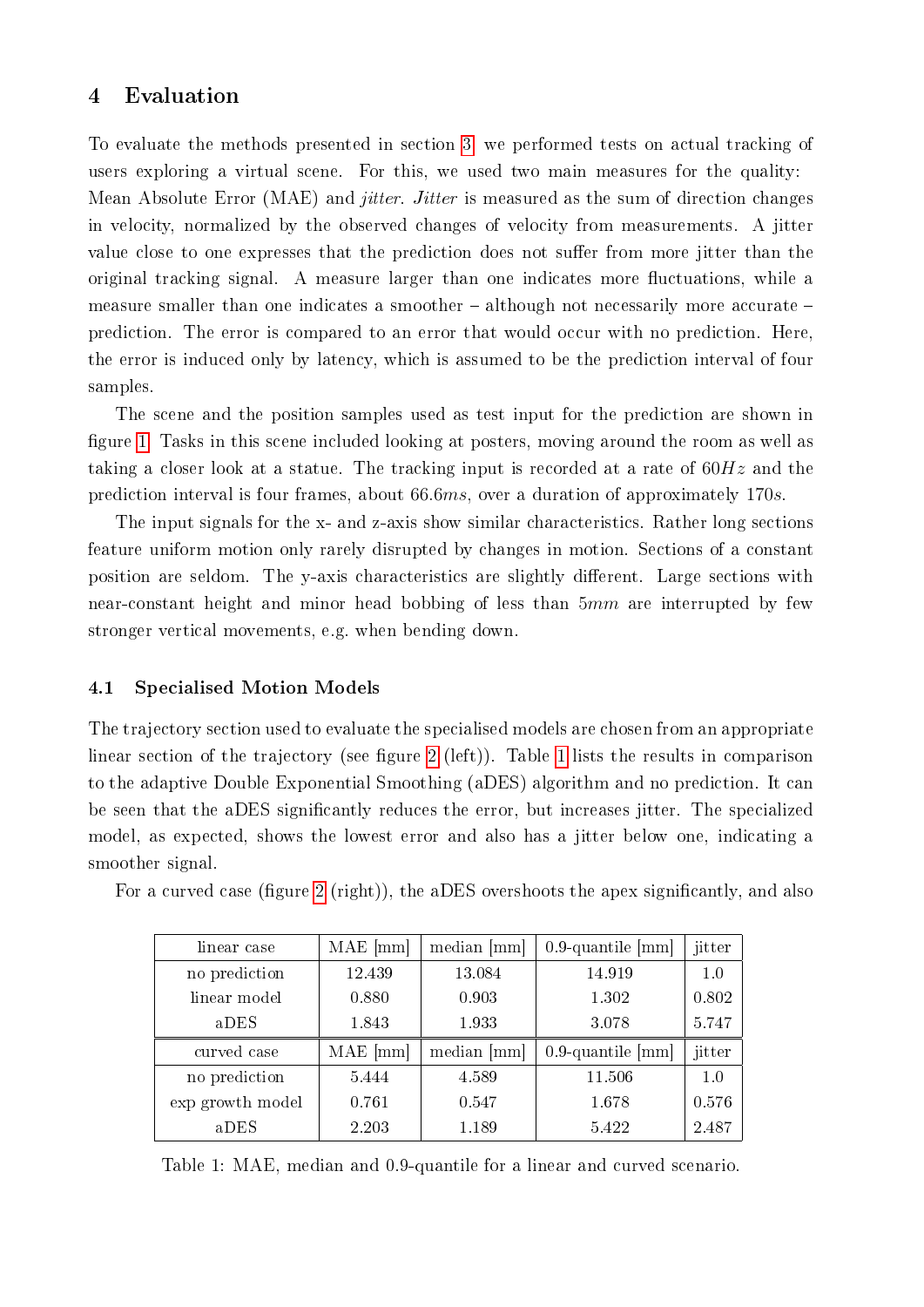shows high jitter. The specialized exponential change-to-velocity model shows a much lower error and jitter. Notably, the apex is not missed, and predicted positions are smooth.



<span id="page-8-0"></span>Figure 2: On the left, the prediction results for the linear motion model is shown in comparison to aDES and no prediction. The curved test case used for the exponential growth motion model filter is shown on the right. The prediction interval is 66.6ms.

These two examples show that specialized models excel their designed motion categories, and outperform general approaches. Of course, this only works for the designed cases - for other movement types, the special models fail. Thus the multiple model approaches combine these special model for the prediction of general movement.

#### 4.2 Adaptive Estimator Results

The 3D position prediction is gained from a combination of separate position predictions per axis. Table [2](#page-9-1) shows the error measures over the whole 170 seconds trajectory.

The two multiple model adaptive estimation approaches, MMAE and DMAE, both reduce MAE and jitter compared to the reference aDES implementation. The DMAE approach also shows a definite reduction of the MAE, while the MMAE shows only minor improvement of the MAE. The MMAE often shows more details around apexes, but often assumes curves too quickly. Figure [3](#page-9-2) (left) shows two segments from the trajectory and the prediction results from our algorithms. At 0.2s, the MMAE overestimates the slight increase in velocity and thus spawns another model in response. Because this error can only be recognized some steps later, the predictions from  $0.25s$  to  $0.3$  are off. This can also be noticed in figure [3](#page-9-2) (right), where jitter originates from this problem  $(0.1s \text{ to } 0.4s)$ . The DMAE captures fewer small details, but performs globally better.

#### 4.3 Performance Results

Three MMAE instances for motion prediction and one quaternion aDES instance for orientation prediction use on average 0.73ms for one prediction step (AMD FX-8120, MSVC 10). In contrast the DMAEs consumes an average of 0.17ms per prediction. This shows that the gain in accuracy of the DMAE is not obtained at the expense of computation time.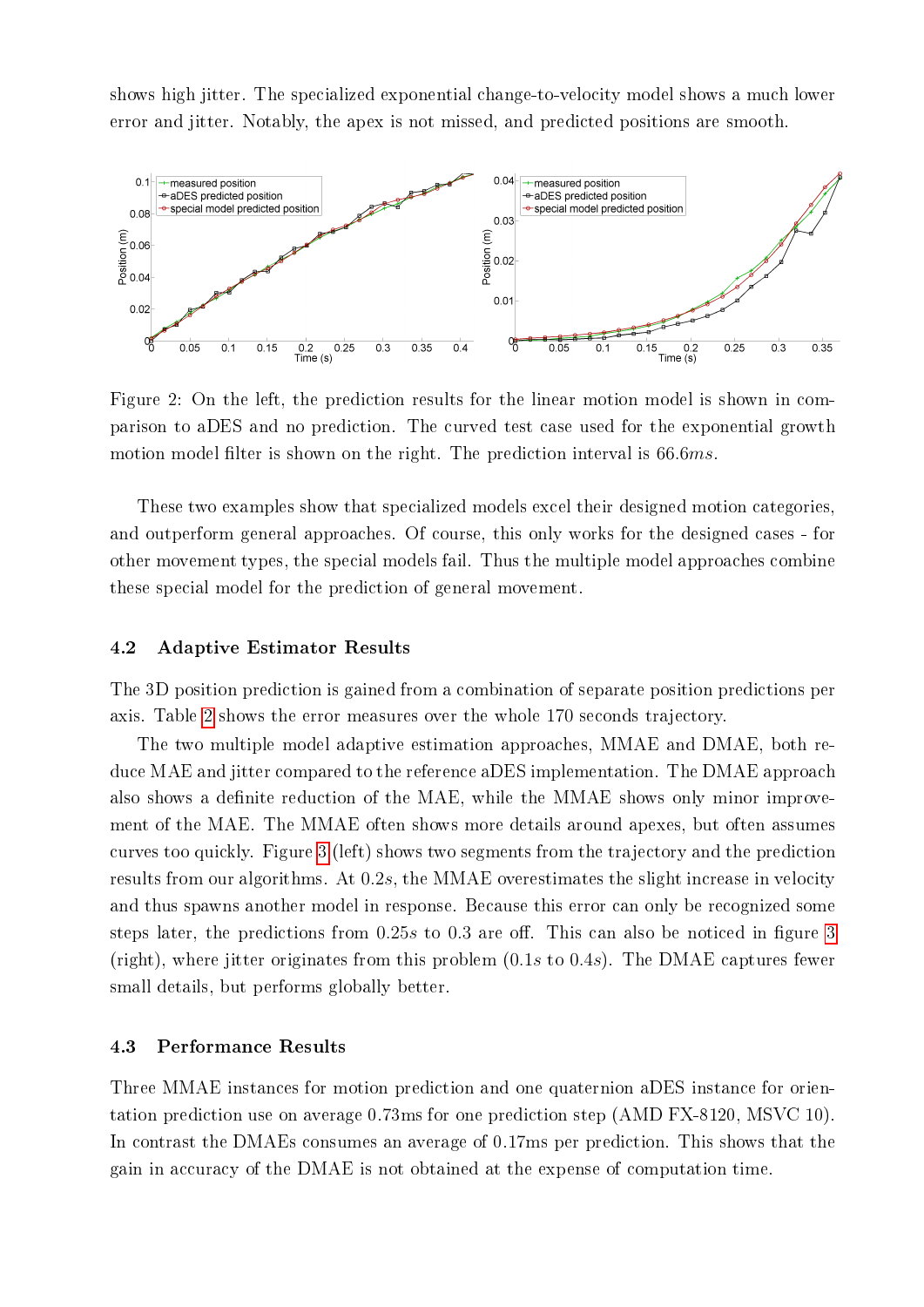

<span id="page-9-2"></span>Figure 3: Prediction results for a prediction interval of 66.6ms. (Left) shows the error-prone reaction of the MMAE to velocity changes. (Right) shows occasional overshooting at curves.

# <span id="page-9-0"></span>5 Conclusion

In this paper, we have proposed new methods for adaptive prediction of the tracked human head for real-time scenarios. By examining motion patterns, we identified several specialized prediction models that describe different types of human motion. While these specialized models are highly accurate for their designed motion types, they cannot be globally used because the type of motion frequently changes. For this, we proposed two multiple model adaptive estimation approaches that use a combination of models and choose the final output based on the current movement type. One of the models combines many models and variants, and interactively creates and deletes filters, for which we proposed suitable heuristics. The other one uses only two models which proofed to be especially well suited.

We evaluated our results based on recorded movement trajectories and compared them to a reference adaptive Double Exponential Smoothing prediction algorithm. The results show that both models outperformed our reference implementation. Jitter was reduced for both multiple model approaches, and the DMAE also showed lower positional errors. On the one hand, this is caused by the possible ambiguity of trajectories preventing the determination of the correct model. For example, an emerging curved trajectory could be either the start of a continuing curve or the return to a linear movement. Thus, the MMAE has to consider multiple, currently plausible models instead of a single one. Using a weighted average reduces the impact of models not matching the actual future trajectory, but is still influenced by extremal models. On the other hand, the DMAE only chooses between two models. This results in a loss of small detail or delayed reaction to changes, but does not overreact to

|               | $MAE$ [mm] | median [mm] | $0.9$ -quantile [mm] | jitter |
|---------------|------------|-------------|----------------------|--------|
| no prediction | 14515      | 12 735      | 30.464               | 1.0    |
| aDES          | 2.999      | 2.453       | 5917                 | 2.814  |
| <b>MMAE</b>   | 2.806      | 2.338       | 5.255                | 1.909  |
| DMAE          | 2.539      | 2.126       | 4.822                | 1.496  |

<span id="page-9-1"></span>Table 2: MAE, median and 0.9-quantile for the prediction process of the 3D position prediction for a prediction interval of 66.6ms.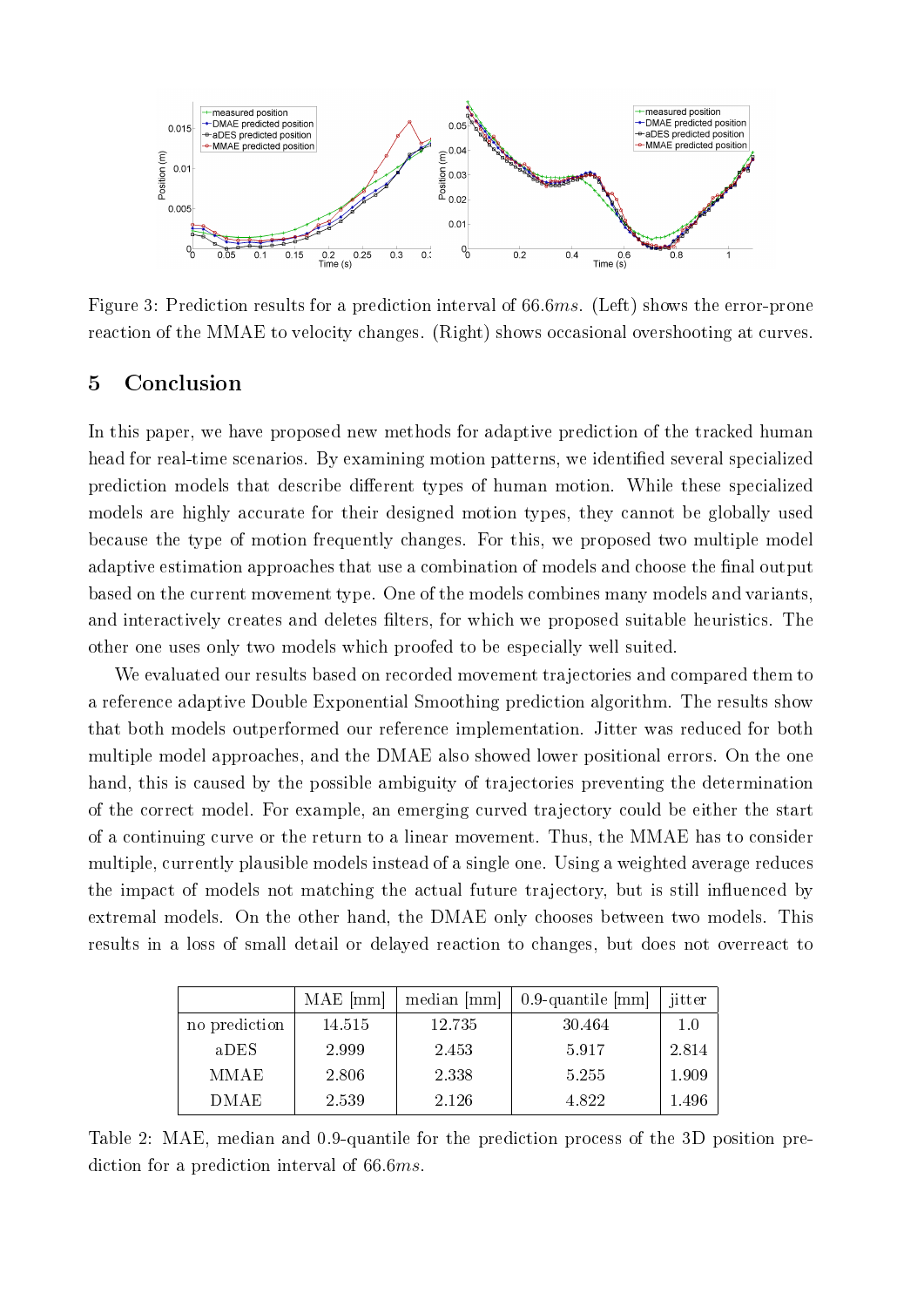potential changes, thus reducing the error. In our opinion, the DMAE provides a better trade-off between detail and accuracy.

For future work, several improvements can be motivated. The filter selection heuristic is a central element for position prediction. When designing it, we focused on movement in the x-z-plane, because most movement takes place there. However, using a specialized MMAE for the y-axis could further increase the accuracy, e.g. by modelling head bobbing. Finally, we only presented methods for position prediction. To predict the orientation of the user, specialized MMAEs should be developed. Another step could be to not only use the data from the tracking system, but also global information like room boundaries or other obstacles. Predicting the orientation quaternion per component using an aDES approach has been tested and delivers promising results. Choosing a MMAE approach should be considered.

In the context of the aforementioned cross-talk cancellation, a low positional error is needed. However, in general the question arises whether users find a high positional error or jitter more problematic, especially for user-centered projections. This would be an interesting topic for future user studies.

## References

- <span id="page-10-0"></span>[ADMR03] Fakhreddine Ababsa, Jean-Yves Didier, Malik Mallem, and David Roussel. Head motion prediction in augmented reality systems using monte carlo particle filters. In ICAT, 2003.
- <span id="page-10-3"></span>[Ass09] Ingo Assenmacher. Low Latency Technology for Interactive Virtual Environments. Doctoral thesis, RWTH Aachen University, 2009.
- <span id="page-10-6"></span>[BH12] Robert G. Brown and Patrick Y.C. Hwang. Introduction to Random Signals and Applied Kalman Filtering With MATLAB Exercises. John Wiley & Sons, 2012.
- <span id="page-10-4"></span>[CHVN99] Lin Chai, Bill Hoff, Tyrone Vincent, and Khoi Nguyen. An adaptive estimator for registration in augmented reality. In Proceedings of the 2nd IEEE and ACM International Workshop on Augmented Reality, IWAR '99, pages  $23-32$ , 1999.
- <span id="page-10-1"></span>[CK13] Min Gyo Chung and Sang-Kyun Kim. Efficient jitter compensation using double exponential smoothing. *Information Sciences*,  $227(0)$ :83-89, 2013.
- <span id="page-10-5"></span>[Gar85] Everette S. Gardner. Exponential smoothing: The state of the art. Journal of Forecasting,  $4(1):1-28$ , 1985.
- <span id="page-10-2"></span>[HM09] Henry Himberg and Yuichi Motai. Head orientation prediction: Delta quaternions versus quaternions. IEEE Transactions on Systems, Man, and Cybernetics, Part B: Cybernetics,  $39(6):1382-1392$ , 2009.